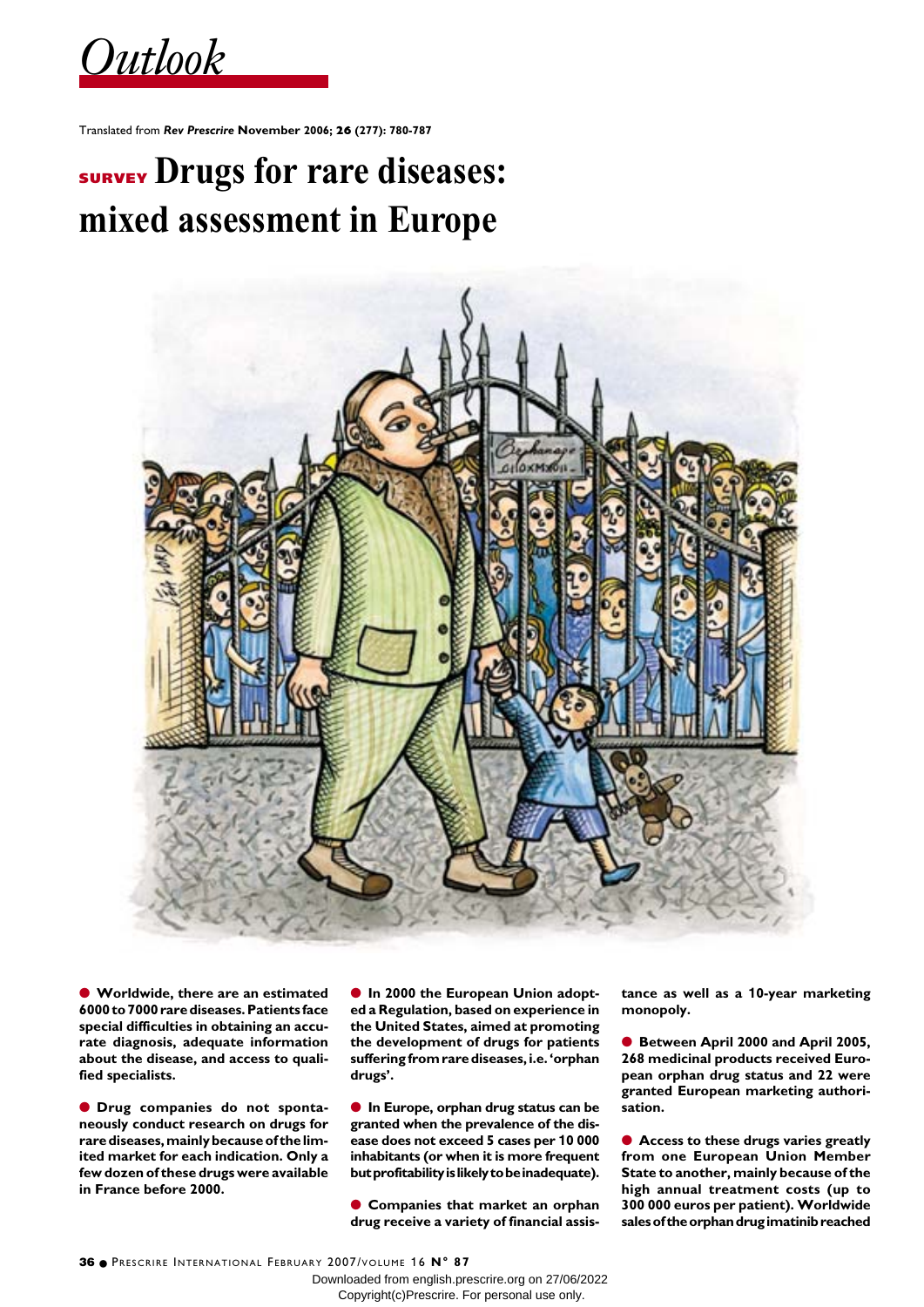**more than two thousand million dollars in 2005.** 

● **Our systematic analyses (see the New Products column of our French edition** *la revue Prescrire***) show that only 5 drugs which received European orphan drug status before May 2005 were for diseases for which there had previously been no treatment.** 

● **Clinical evaluation of orphan drugs is hindered by the small number of patients available for clinical trials. Some orphan drugs are adequately tested before being brought to market. Others are not compared to existing treatments. In many cases, surrogate criteria are used instead of clinical endpoints. These methodological flaws are in no way limited to orphan drugs.**

● **Not all orphan drugs represent therapeutic advances. Clinical research and evaluation should continue after marketing authorisation has been granted.** 

● **More drugs, with better-documented efficacy and safety, are now available for patients who previously had no effective treatment options. Yet there is too much duplication and too little evaluation, and too many drugs are extremely expensive, meaning that patients in many European countries cannot benefit. And many rare diseases are still neglected.**

*Rev Prescrire* **2006; 26 (277): 780-787.**

In the Surgeon Union Regulation EC 141/2000 went into effect,<br>
on 22 January 2000, the European<br>
Medicines Agency (EMEA) and the European lation EC 141/2000 went into effect, on 22 January 2000, the European Medicines Agency (EMEA) and the European Commission examined its impact in the development and marketing of drugs for patients with rare diseases ('orphan drugs'), between April 2000 and April 2005 (1-3). We take this opportunity to examine this policy (4,5), particularly with respect to the number of orphan drugs now marketed in Europe, how they were assessed, their riskbenefit balances, their availability in European Union Member States, and their cost.

### **Rare diseases: difficulties for the patients concerned**

Regulation EC 141/2000 defines rare diseases as those with a prevalence of no more than 5 per 10 000. Assuming that the 25 EU Member States include a total of about 450 million inhabitants, this corresponds to fewer than 225000 patients (about 30000 in France) (1,6).

## **More than 20 years of orphan drug legislation in the United States**

Since 4 January 1983 (the date the Orphan Drug Act was passed by the US Congress) the American authorities have had at their disposal a system of incentives for the development and marketing of drugs for patients with rare diseases (1). Various amendments have extended its application to medical devices, biological products and dietary products (2).

A disease is considered "rare" in the United States if it affects fewer than 200 000 people, i.e. if it has a prevalence of less than 8 cases per 10 000 inhabitants (**a**), or, alternatively, if it affects more that 200 000 people but the development and distribution costs are not likely to be recouped through national sales (1).

Official orphan product status is granted by the FDA Office of Orphan Products Development (OOPD) (1,2). Application for approval follows at a later date (**b**). According to the FDA website, as of 31 July 2006, about 1600 pharmaceutical and biological products have been granted orphan status. In total, 286 drugs designed for the treatment of patients with rare diseases have received marketing approval (fewer than 10 in the 1970s, 108 between 1984 and 1994, and more than 160 between 1995 and 2005) (3).

The American system gives manufacturers of orphan drugs a 7-year market exclusivity (starting on the date of approval), and a tax break that can cover up to 50% of the costs of clinical trials conducted in the United States for the relevant indication (**c**)(2). Since 1992, a new drug similar to a drug already marketed for an orphan indication can also be granted orphan drug status if it is shown to be clinically superior (2).

**©Prescrire** 

*b-A drug can be made available before marketing authorisation is granted, through a compassionate use programme (Investigational New Drug Treatment (t-IND)) (ref 2).*

*c- The National Institutes of Health (NIH) have a 5-yearly budget of 71 million dollars for clinical trials in rare diseases (ref 5).*

**1-**U.S. Food and Drug Administration "The Orphan Drug Act (as amended)" Website http://www.fda.gov accessed 6 July 2006: 6 pages.

**2-** Orphanet "Les médicaments orphelins aux États-Unis d'Amérique" Website http://www.orpha.net accessed 6 July 2006: 3 pages.

**3-** "Orphan disease research may require new incentives" *Scrip* 2006; (3152): 19.

**4-** Orphanet "Comparaison des différentes politiques du médicament orphelin à travers le monde" Website http://www.orpha.net accessed 6 July 2006: 1 page.

**5-** U.S. Department of Health and Human Services - National Institutes of Health "NIH launches clinical studies nationwide to investigate rare diseases" Website http://www.nih.gov accessed 10 July 2006: 3 pages.

An estimated 6000 to 7000 rare diseases have so far been identified worldwide, and most are genetic in origin (6). There are under 500 published cases for about 200 of these diseases in Europe (7). In France about 50 rare diseases affect several thousand people each (cystic fibrosis and Duchenne's myopathy, for example), while another 500 affect a few hundred people each (leukodystrophy for example). Other diseases affect only a dozen or so people in the entire world; one example is progeria, a form of premature aging (8).

**An obstacle course for patients.** People with rare diseases, and their families, have difficulties obtaining the correct diagnosis, adequate information concerning their disease, and referral to a specialist (6,9). Their medical and social management is sometimes inappropriate, with individual families often having to shoulder a large part of the financial burden.

A questionnaire-based survey of rare diseases conducted in 2002, involving 6000 patients/families residing in 17 EU Member States, showed that 25% of patients waited between 5 and 30 years after the onset of symptoms before obtaining a correct diagnosis. 40% of patients initially received an incorrect diagnosis, resulting in unnecessary surgery in 16% of cases, inappropriate drug therapy in 33%, and inappropriate psychological management in  $10\%$  (a)( $10$ ). In

PRESCRIRE INTERNATIONAL FEBRUARY 2007/VOLUME 16 N° 87 · 37 Downloaded from english.prescrire.org on 27/06/2022 Copyright(c)Prescrire. For personal use only.

*a- In Japan a disease is considered "rare" if its prevalence is no more than 4 per 10 000. In Australia the prevalence is 1.1 per 10 000 Australian inhabitants (ref 4).*

<sup>..................................</sup> 

*a- The eight diseases were Crohn's disease, cystic fibrosis, Duchenne's myopathy, Ehlers Danlos syndrome, fragile X syndrome, Marfan's syndrome, the Prader-Willi syndrome, and tuberous sclerosis (ref 10). This survey was conducted by the European Organization for Rare Diseases (Eurordis), an umbrella group of associations of patients with rare diseases. Eurordis was created in 1997 by the Association Française contre la Myopathie (AFM), the Ligue française contre le cancer (Fnclcc) and the Fédération française contre le HIV (Aides), along a similar model to the North American National Organization for Rare Disorders (NORD) (ref 65).*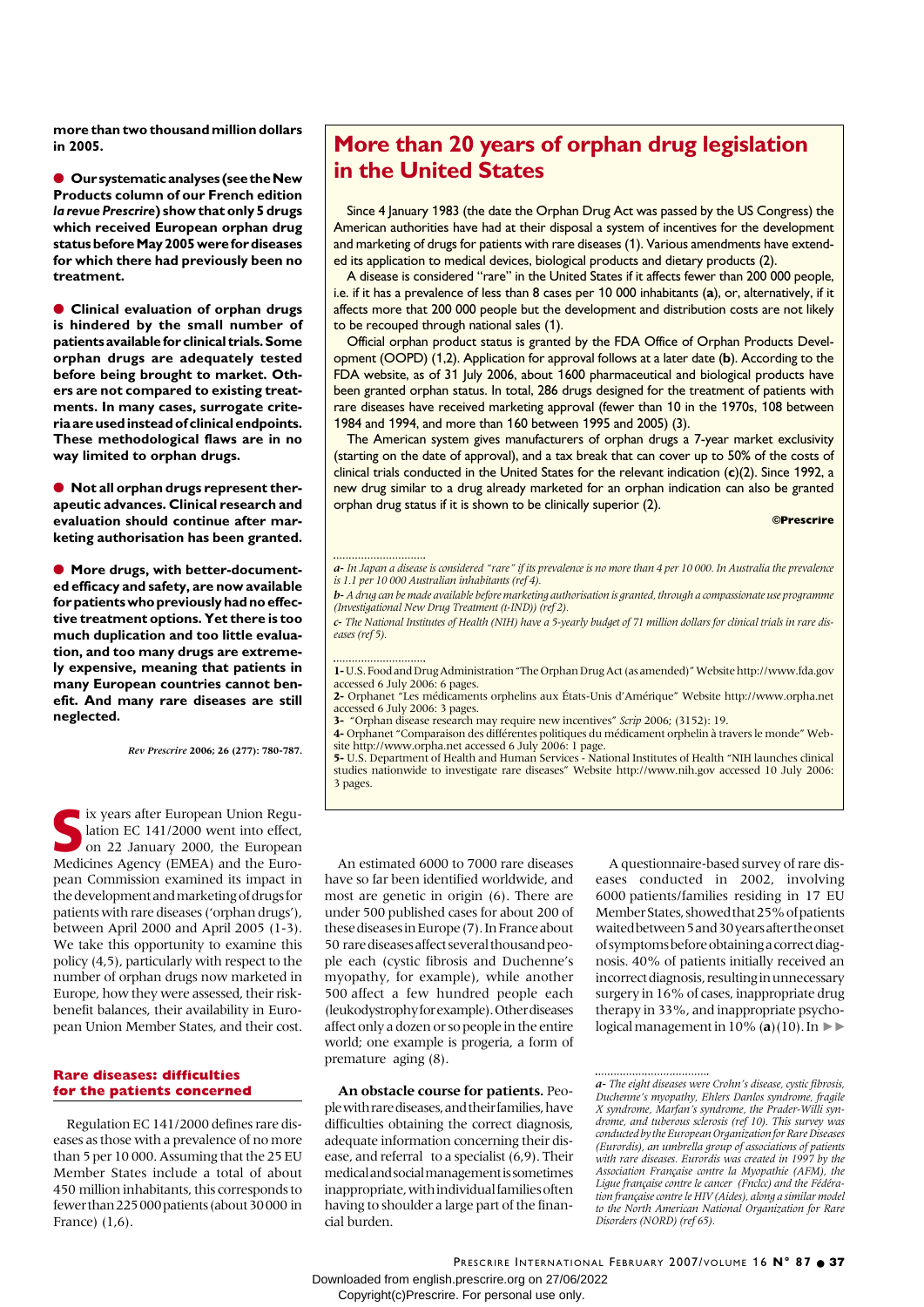### **SURVEY**

# **Orphan: an ambiguous term**

*Outlook*

**Orphan drug.** The term 'orphan drug' was first used in the United States, before being adopted in European Regulations. This term is ambiguous, however.

All orphan drugs have at least one indication in a rare disease (imatinib, for example, has several indications in rare diseases), and some have indications in both rare and frequent diseases (for example, sildenafil is indicated in both pulmonary hypertension and erectile disorders).

We propose replacing the term 'orphan drug' with 'drug for a rare disease', which is more accurate.

**Rare disease.** The term 'rare disease' refers to a disease that only affects a small minority of the general population. The term 'rare disease' implies that the disease in question can be diagnosed, and that its incidence and prevalence in a given population can be estimated with a reasonable degree of accuracy.

The threshold incidence or prevalence below which a disease can be considered rare is arbitrary. It is different in the United States and the European Union, for example.

A rare disease is not necessarily a neglected disease. For example, several drugs are marketed for pulmonary hypertension, which is considered a rare disease.

**Neglected diseases.** Neglected diseases are diseases for which there are few or no treatment options, and for which no meaningful research is underway.

A neglected disease is not necessarily a rare disease. Many parasitic infections affect large numbers of people in poor countries but are neglected because of the lack of research into treatments. This is the case for sleeping sickness, Kala-azar, Chagas disease, etc.

**©Prescrire** 



• order to obtain the correct diagnosis, 25% of patients had to go to another region and 2% to another country. Many patients/families said the diagnosis was provided in a tactless or uninformative manner (10).

These difficulties lead to waste in terms of unnecessary delays and inappropriate use of healthcare resources. There is a movement to create European multidisciplinary reference centres for rare diseases (or groups of rare diseases), based on existing infrastructure in Belgium, Denmark, France, Italy, the United Kingdom and Sweden (11).

**Uneven access to drugs.**With the exception of drugs that have been granted orphan status (as defined by Regulation EC 141/2000) and off-licence uses of drugs developed for other diseases, the obstacles faced by patients seeking drug therapy for rare diseases vary among EU Member States. Options that were available before the enactment of the EU Regulation included compassionate-use programmes, temporary approval (on a cohort or named-patient basis), drug compounding by a hospital pharmacy, participation in clinical trials, and European or national marketing authorisation (12,13).

**Situation prior to the EU Regulation.** In France a dozen drugs for rare diseases had been approved before Regulation EC 141/2000 came into force. They included alglucerase (subsequently replaced by imiglucerase) and a C1 esterase inhibitor. About 60 products were available through temporary licences in 2005, or through clinical trial participation, or in the form of hospital pharmacy compounding (for example, D-mannose for a form of abnormal protein glycosylation) (13,14).

Six 'orphan-like' drugs received European marketing authorisation between 1996 and 2000, before Regulation EC 141/2000 was enacted: cysteamine, imiglucerase, tasonermine, sodium phenylbutyrate, clotting factor IX, and samarium lexidronam (15). These drugs are considered "orphan-like" because the companies concerned benefited from the advantages provided by Regulation EC 141/2000.

### **A European incentive policy**

Companies are reluctant to develop and market drugs for patients with rare diseases, mainly because these products cannot be patented (well-known chemicals or natural extracts), and/or because the limited number of patients would not make production profitable (16).

Under pressure from patient groups, the United States was the first country to create incentives for manufacturers to develop and market drugs for rare diseases, in 1983 (see inset page 37), followed by Japan in 1993, and by Australia and Singapore in 1998 (4).

Nearly 20 years after the United States' initiative, and largely based on experience in that country, Regulation EC 141/2000 provided a series of incentives for drug companies to develop and market orphan drugs in the European Union (1). The Committee for Orphan Medicinal Products (COMP), composed of specialists and representatives of patient or family groups, is now responsible for examining applications submitted by companies seeking to qualify for the economic advantages of orphan drug status.

**Orphan drug status.** According to the Regulation, orphan drugs are products designed for the diagnosis, prevention or treatment of a rare disease, and defined by 2 criteria: either epidemiological criteria (a disease affecting "*not more than 5 in 10 thousand persons in the European Community when the application is made*"; or economic criteria (a disease that "*without incentives it is unlikely that the marketing of the medicinal product in the Community would generate sufficient return to justify the necessary investment*" (1).

To obtain orphan drug status, a company has to submit an application to EMEA for orphan drug designation of a given substance in a given indication, which is placed on a Community register of orphan drugs (**b**)(1). Designation as an orphan drug does not mean that the product will automatically receive marketing approval.

The manufacturer must provide: information on the prevalence of the disease and its severity; the lack of satisfactory means to diagnose, prevent or treat the condition; a better risk-benefit balance than existing treatments; and the likely return on investment (including the costs of development, production and marketing, and sales figures expected during the first ten years)  $(1,17)$ .

At this stage, there may be no available clinical data , only the results of animal experiments or in vitro studies showing the "medical plausibility" of using the substance in question in its intended indication (2,18).

**European marketing authorisation.** After receiving orphan drug status for a product, the company submits a marketing application to EMEA. The centralised procedure has been required since 20 November 2005 (2).

The application must include pharmaceutical and chemical sections guaranteeing the same level of pharmaceutical quality as for other drugs, and also toxicological, pharmacological and clinical sections. These last three parts are often less substantial for orphan drugs than for other drugs: large trials are often impossible to conduct, given the obvious problem of patient recruitment.

**Economic advantages.** Orphan drug status provides a number of advantages for the companies that market these products.

Downloaded from english.prescrire.org on 27/06/2022 Copyright(c)Prescrire. For personal use only.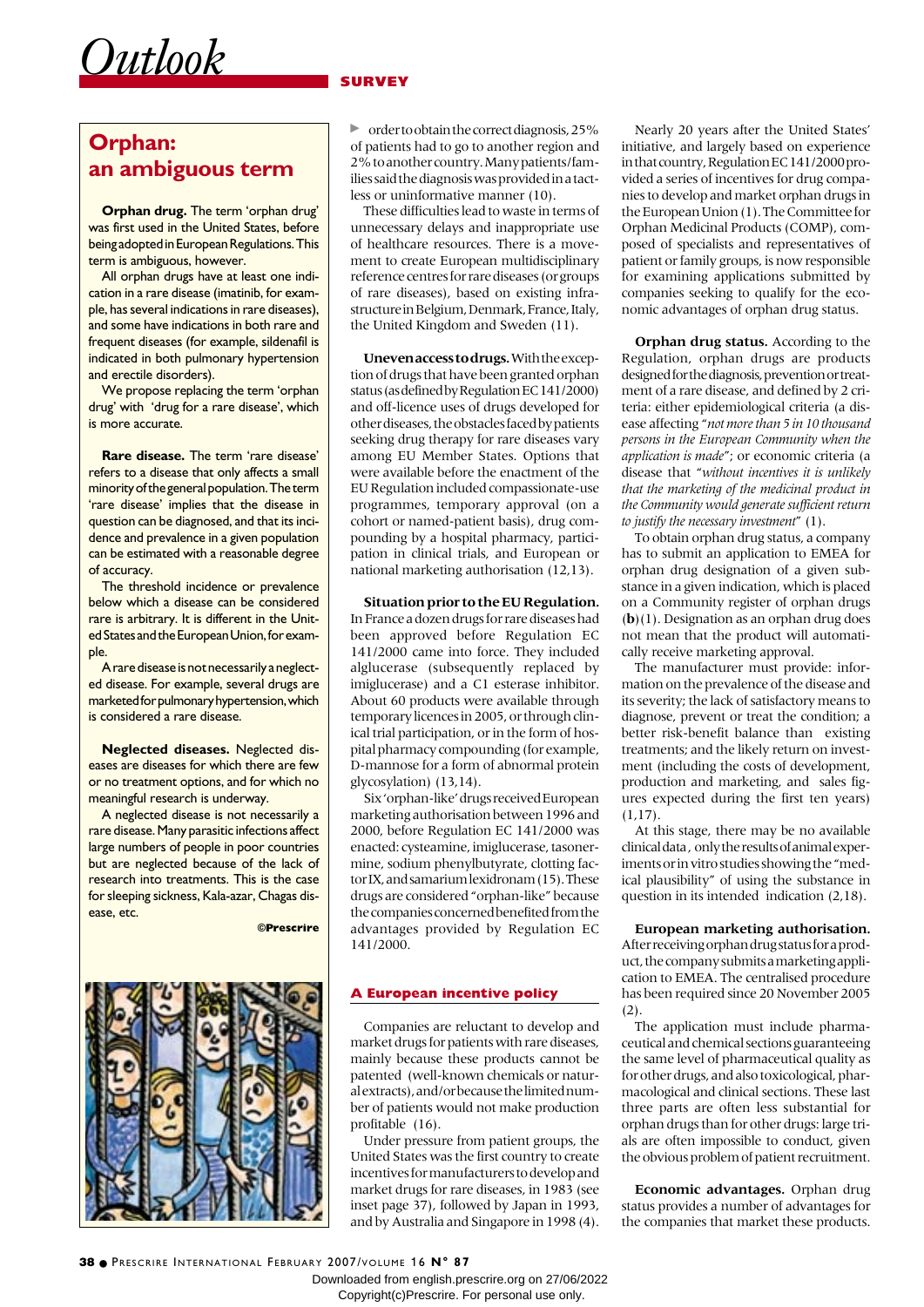These include: free technical assistance from EMEA in preparing the application; a 50% reduction in EMEA fees (paid for out of a Community fund) (**c**); and a 10-year pan-European market exclusivity starting on the date that marketing authorisation is granted (1,3).

Individual Member States can also take additional measures (especially tax incentives) to support manufacturers based in their countries  $(\mathbf{d})$ (1,3,4).

These incentives come with several conditions, however. In particular, the market exclusivity can be reduced to 6 years if, after 5 years, it emerges that the orphan-drug criteria are no longer met: for example, if the epidemiological situation changes and the disease is no longer rare or if profits prove to be adequate (1).

In addition, a "similar" drug can be approved for the same indication as an orphan drug, despite the initial product's market exclusivity, if one of the following conditions is met: the holder of the marketing authorisation for the initial orphan drug does not produce it in adequate amounts, or the second drug has a better risk-benefit balance than the first (1,17,19).

### **22 European marketing authorisations in 5 years**

Between April 2000 and April 2005, 268 medicinal products (out of 458 applications) were designated as orphan drugs for the treatment of about 200 diseases: cancer (36% of cases), metabolic disorders (11%), immunological disorders (11%), cardiorespiratory conditions (10%), musculoskeletal and nervous system disorders (8%), infections (4%), and miscellaneous conditions (20%) (2,3).

Eleven percent of these orphan drugs were developed only for children, 46% only for adults, and 43% for both populations (2,3).

When the applications for orphan drug status were submitted to EMEA, the prevalence of the diseases was less than 1 in 10000 in 43% of cases, between 1 and 3 per 10000 in 47% of cases, and between 3 and 5 per 10 000 in 10% of cases (2,3).

By April 2005, 19% of the manufacturers that had obtained orphan drug status had submitted marketing applications: 44 through the centralised procedure and 5 through a national procedure (3). Twenty products received European marketing authorisation through the centralised procedure, and two by mutual recognition of national approval (levodopa-carbidopa duodenal gel, and oral miltefosine) (**e**).

**Major differences in access from one country to another.**Access to orphan drugs varies greatly between EU Member States, and has been the subject of two studies. The first, conducted between October 2002 and January 2003, focused on five orphan drugs available in 15 EU Member States, while the second (study period not specified) concerned 10 orphan drugs in 25 EU Member States (12,20). According to this second, more extensive study, about half the 25 orphan drugs were effectively marketed in 15 of the 25 EU Member States (12). Patients living in countries where these drugs are reimbursed (Germany, Spain, France, The Netherlands, and Sweden) have better access (12). The annual average cost of treating a patient with an orphan drug is high, ranging from 2000 euros to 300 000 euros (12). Some orphan drugs, such as imatinib (see inset opposite), have even become blockbusters with global sales reaching several thousand million dollars. The cost of using a given orphan drug differs by up to 70% between the 25 EU Member States (12). Differences in taxes, distribution circuits and dispensing practices are factors that influence the price.

#### **Unequal assessment of orphan drugs**

The *Prescrire* editorial team had examined the evidence on 22 drugs granted European orphan drug status up to May 2005. The resulting review articles have either been published in the Journal or are in press (21- 61). The analysis also includes imiglucerase, which had already been approved before the period covered by the European Medicines Agency report (April 2000-May 2005), but which, during this same period, was granted a licence extension to cover type 3 Gaucher's disease (30). These 23 drugs are approved for 21 different indications (see table page40).

**A rare disease is not always an orphan disease.** Although most rare diseases are genetic in origin, only 8 of these 21 indications involve hereditary diseases, and only 4 of the 8 corresponding drugs represent replacement therapy (Fabry's disease, type I mucopolysaccharidosis, and type 1 and type 3 Gaucher's disease).  $\blacktriangleright\blacktriangleright$ 

### **Imatinib: an example not to be repeated**

Although economic data are incomplete, orphan drugs seem to account for between 0.7% and 1% of all drug costs in rich countries, but this could reach 6% to 9% by 2010 (1). What used to be considered a "niche" has become a full-fledged market.

Take imatinib for example. Worldwide sales reached about 2.17 thousand million dollars in 2005 (1.63 in 2004; 1.13 in 2003; 0.62 in 2002; 0.17 in 2001), representing about 10% of total income for the manufacturer, Novartis (2). In France, imitanib cost the health insurance system more than 100 million euros in 2005 (for about 3000 patients), ranking tenth in treatment expenditure (3).

European marketing authorisation and orphan drug status were first granted for imatinib in 2001 for the treatment of a form of myeloid leukaemia. There were few patients with this condition, which partly justified the high price.

The indications were then extended to include other forms of myeloid leukaemia and then gastrointestinal stromal tumours. Five new indications are currently being examined by the European Medicines Agency (Darier-Ferrand dermatofibrosarcoma, acute lymphoblastic leukaemia, myelodysplasia and related disorders, mastocytosis, chronic eosinophilic leukaemia, and the hypereosinophilia syndrome) (4).

Thus, 5 years after imatinib was first marketed, the notion of "rarity" needs to be revisited. It is unacceptable that the price remains at the current high level.

**©Prescrire** 

Downloaded from english.prescrire.org on 27/06/2022

Copyright(c)Prescrire. For personal use only.

*b- This registry is available on the website of the European Commission's Enterprise Directorate at http://ec.europa.eu/ enterprise/pharmaceuticals/index\_en.htm*

*c- The total tax breaks covered by the Community fund grew from 28 000 euros in 2000 to 3 988 700 euros in 2004 (ref 2). In 2005 the Community fund amounted to 3700000 euros, but estimated needs reached 6 000 000 euros because of the increase in requests to COMP for technical assistance and post-marketing follow-up (ref 2).*

*d- In France, for example, drug companies are exempted from taxes and health insurance contributions; an agreement between manufacturers and the State was settled by the health products economic committee; some orphan drugs are registered on the list of costly and innovative medicinal products (refs 8,66). See reference 67 for information on measures taken by other European Union Member States.*

*e- In late 2005, 342 products had been designated as orphan drugs and 24 had received marketing authorisation (ref 67).*

**<sup>1-</sup>** European Social Health Insurance Forum "Consultation on a general report on the experience acquired as a result of the application of Regulation (EC) n°141/2000 on orphan medicinal products and account of the public health benefits obtained. Comments of the Medicine Evaluation Committee (MEDEV)" March 2006:

<sup>4</sup> pages. **2-** Novartis "Full year results" Website http://www.novartis.com accessed 10 July 2006: 6 pages.

**<sup>3-</sup>**French Assurance maladie "Médicaments remboursables: analyse des principales évolutions de l'année 2005" Website http://www.ameli.fr accessed 10 July 2006: 9 pages.

**<sup>4-</sup>** European Commission "Register of designated orphan medicinal products". Website http://ec. europa.eu/enterprise/pharmaceuticals/index\_en. htm accessed 14 September 2006: 2 pages.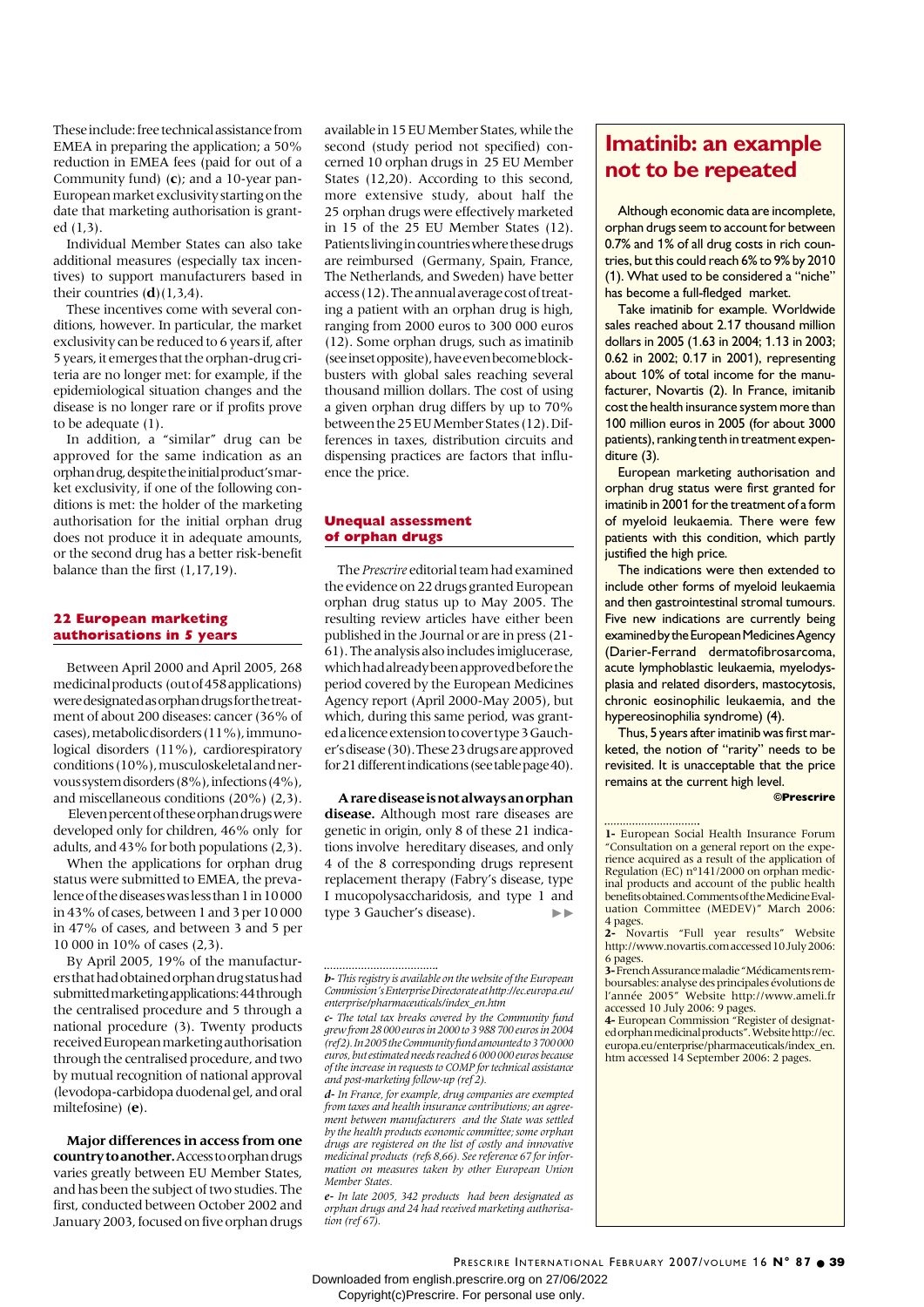### **SURVEY**

### **Drugs granted EU marketing authorisation and orphan drug status between April 2000 and April 2005**

| <b>INN</b>                             | <b>Indications</b>                                   | Epidemiology<br>(a)                            | <b>Comparative trials</b> |                          |                          | Non comparative trials     |                          | <b>Prescrire score</b> | <b>ASMR</b><br>(b)              | Ref.            |
|----------------------------------------|------------------------------------------------------|------------------------------------------------|---------------------------|--------------------------|--------------------------|----------------------------|--------------------------|------------------------|---------------------------------|-----------------|
|                                        |                                                      |                                                | <b>Number</b>             | <b>Patients</b>          | <b>Endpoints</b>         | <b>Patients</b><br>(total) | <b>Endpoints</b>         |                        |                                 |                 |
| agalsidase alfa                        | Fabry's disease (G)                                  | $P = 0.085$<br>to 0.175                        | $\overline{c}$            | 26, 15                   | clinical                 |                            | L.                       | Judgement reserved     | $\rm II$                        | (7, 21, 22, 46) |
|                                        | agalsidase beta Fabry's disease (G)                  | $P = 0.085$<br>to 0.175                        | 1                         | 58                       | surrogate                | $\overline{\phantom{0}}$   | $\overline{\phantom{0}}$ | Judgement reserved     | $\rm II$                        | (7, 21, 22, 46) |
| anagrelide                             | Essential<br>thrombocytemia                          | $P = 2.75$                                     | 1                         | 809                      | clinical                 | 254,242,34                 | surrogate                | Judgement reserved     | IV                              | (40)            |
| arsenic trioxide                       | Acute promyelocytic<br>leukaemia                     | $P = 0.8$                                      | 0                         | —                        | -                        | 52                         | clinical                 | Possibly helpful       | Not scored                      | (7, 23)         |
| bosentan                               | Pulmonary<br>hypertension                            | $P = 0.15$                                     | 3                         | 32, 213, 33              | clinical                 |                            |                          | Offers an advantage    | 1                               | (7, 24)         |
| busulfan                               | Stem cell grafting                                   | <b>NA</b>                                      | 3                         | 42, 62, 24               | clinical                 |                            | -                        | (c)                    | —                               | (42)            |
| carglumic acid                         | N-acetyl-glutamate -<br>synthetase deficiency<br>(G) | $P = 37 \text{ cases}$<br>managed<br>worldwide | 0                         | $\overline{\phantom{0}}$ |                          | 16                         | clinical                 | A real advance         | I                               | (31)            |
| celecoxib                              | Familial<br>adenomatous<br>polyposis (G)             | $P = 1$                                        | 1                         | 77                       | surrogate                |                            |                          | Not acceptable         | Not available<br>on 14 Sept. 06 | (7, 34, 55)     |
| cladribine<br>SC                       | Hairy cell leukaemia                                 | $l = 100 \text{ cases}$<br>in France           | 0                         | —                        | —                        | 63                         | surrogate                | Possibly helpful       | IV                              | (36, 57)        |
| ibuprofen<br>10 mg injectable          | Patent ductus<br>arteriosus                          | $P = 2$                                        | 1(b)                      | 33(d)                    | surrogate                | $\overline{\phantom{0}}$   |                          | Offers an advantage    | <b>I</b>                        | (7, 38, 58)     |
| iloprost<br>for inhalation             | Pulmonary<br>hypertension                            | $P = 0.15$                                     | $\mathbf{1}$              | 203                      | clinical                 |                            | $\overline{\phantom{0}}$ | Nothing new            | $\rm II$                        | (7, 33)         |
| imatinib                               | Chronic myeloid<br>leukaemia<br>(last resort)        | $P = 0.6$                                      | 0                         | -                        | ÷                        | 1 0 2 7                    | surrogate                | Possibly helpful       | I                               | (7,25)          |
| imatinib                               | Chronic myeloid<br>leukaemia (first-line)            | $P = 0.6$                                      | 1                         | 1 1 0 6                  | clinical                 | $\overline{\phantom{0}}$   | $\overline{\phantom{0}}$ | Interesting            | $\bf{I}$                        | (7,26)          |
| imatinib                               | Stromal GI<br>tract tumours                          | $I = 0.1 - 0.2$                                | 3                         | 147, 746, 753            | clinical                 |                            |                          | Offers an advantage    | -1                              | (27, 48)        |
| imiglucerase                           | Gaucher's disease<br>type $3(G)$                     | 5 cases managed<br>in France                   | $\mathsf 0$               | $\overline{\phantom{0}}$ |                          | 60                         | clinical                 | Possibly helpful       | $\bf{I}$                        | (30, 52)        |
| laronidase                             | Mucopolysaccharidosis<br>type $1(G)$                 | $P = 0.1$                                      | 1                         | 45                       | clinical                 | 10                         | surrogate                | Offers an advantage    | $\rm II$                        | (7, 32)         |
| levodopa+<br>carbidopa<br>duodenal gel | <b>Advanced Parkinson's</b><br>disease               | <b>NA</b>                                      | 1                         | 24                       | clinical                 |                            |                          | Possibly helpful       | IV                              | (45)            |
| miglustat                              | Gaucher's disease<br>type 1 (G)                      | $P = 0.5$<br>(53 cases<br>managed in France)   | $\overline{2}$            | 18, 36                   | surrogate                | 28                         | surrogate                | Possibly helpful       | Not scored                      | (29, 52)        |
| oral miltefosine                       | Visceral<br>leishmaniasis                            |                                                |                           |                          |                          |                            |                          | (c)                    |                                 | (44)            |
| mitotane                               | Adrenal cancer                                       | $I = 0.005$                                    | 0                         | —                        | -                        | 312                        | clinical                 | Possibly helpful       | $\rm II$                        | (37)            |
| nitisinone                             | Hereditary<br>tyrosinaemia type 1                    | $P = 0.005$                                    | 0                         | $\overline{\phantom{0}}$ | $\overline{\phantom{0}}$ | 207                        | clinical                 | Bravo                  | Not available<br>on 14 Sept 06  | (7, 43)         |
| pegvisomant                            | Acromegaly                                           | $P = 0.5$                                      | $\mathbf{1}$              | 112                      | clinical                 | $\overline{7}$             | surrogate                | Possibly helpful       | Ш                               | (7, 28)         |
| porfimer                               | Barrett's high-grade<br>oesophageal<br>dysplasia     | $P = 2.2$ to 4.6                               | $\mathbf{1}$              | 208                      | clinical                 | $\qquad \qquad -$          | $\overline{\phantom{0}}$ | Judgement reserved     | $\rm II$                        | (35, 56)        |
| ziconotide                             | Refractory pain                                      | <b>NA</b>                                      | 3                         | 220, 112, 257            | clinical                 | $\overline{\phantom{0}}$   | -                        | (c)                    | Not available<br>on 14 Sept. 06 | (41)            |
| zinc acetate                           | Wilson's disease (G)                                 | $P = 0.58$                                     | $\mathbf{1}$              | 67                       | clinical                 | 170                        | clinical                 | Offers an advantage    | ${\rm IV}$                      | (7, 39)         |

**a-** The incidence rates (I) and prevalence rates (P) are given per 10 000 inhabitants, unless

otherwise stated.<br>**b-** ASMR: Assessment by the French Transparency Committee (see ref. 63).<br>**c-** On 5 October 2006, we had not published our analysis of the clinical data.

**d-** Other trials are available, but with ibuprofen formulations different from the marketed product.

G: Hereditary disease

NA: Not available – we found no reliable estimate of the prevalence or incidence.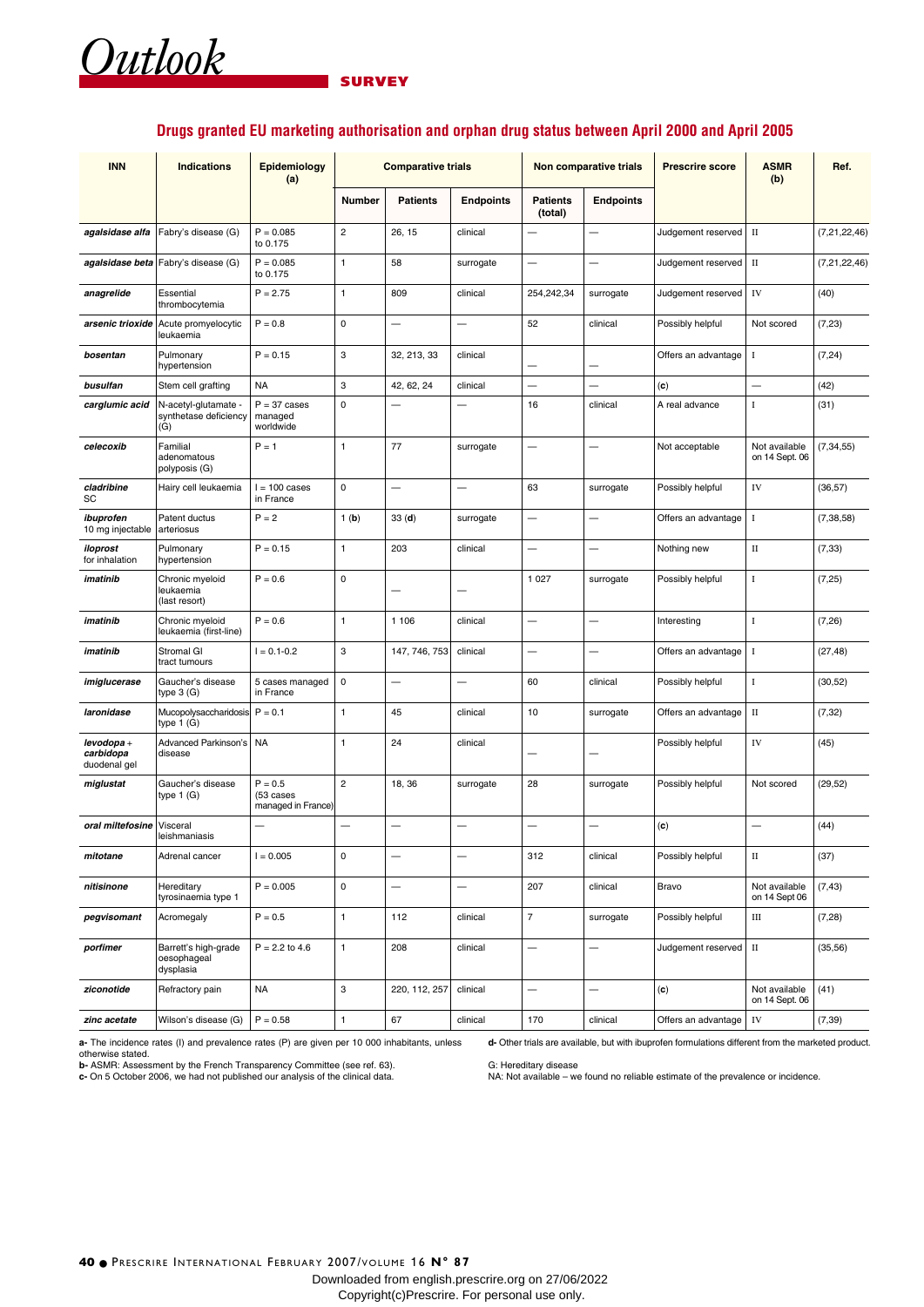• Only 5 indications were not previously treated by a drug with at least partial efficacy (Fabry's disease, gastrointestinal stromal tumours, type 3 Gaucher's disease, type I mucopolysaccharidosis, and type 1 tyrosinemia) (21,27,30,32,43).

More than one drug was approved for 2 separate indications: Fabry's disease (21,22), and pulmonary hypertension (**f**)(24,33).

### **Some drugs were properly assessed.**

Clinical evaluation of drugs for rare diseases mainly faces two specific obstacles.

The limited number of patients can make it difficult to conduct dose-finding studies and comparative trials. On the other hand, most patients with a given rare disease are managed by a small number of specialised teams, and it is often relatively easy to identify them. Secondly, these are chronic diseases, and it is not always easy to find clinical endpoints or satisfactory surrogate endpoints for relatively short-term clinical trials. Dose-finding studies are available for only 7 of the 21 indications (21,27-29), but the evaluation of many drugs marketed for common conditions suffers from the same shortcomings.

Most orphan drugs were tested in randomised controlled trials before licensing. In other cases, comparative trials could not be conducted because of the rarity of the disease such as type 3 Gaucher's disease and N-acetyl glutamate synthetase deficiency (30,31). The *Prescrire* editorial team considered that a simple historical comparison was acceptable in one setting, in which nitisinone was compared with dietary measures and proved to be largely beneficial in terms of survival (43). In 3 cases the absence of comparative trials was more questionable: second-line imatinib for chronic myeloid leukaemia (1027 patients enrolled in non comparative trials), mitotane for adrenal cancer (312 patients enrolled in non comparative trials), and busulfan conditioning prior to stem cell grafting (25,37,42).

Some drugs were tested in trials with only surrogate endpoints even though the use of clinical endpoints was feasible: in Fabry's disease agalsidase alfa was assessed on the basis of clinical endpoints, and agalsidase beta only on surrogate endpoints; and the assessment of second-line imatinib for myeloid leukaemia was not based on clinical criteria such as mortality  $(21, 22, 25)$ .

**Controversial comparisons.**Some diseases are simply too rare to conduct comparative studies; for example, cladribine and interferon alfa cannot be compared in hairycell leukaemia, a disease only affecting 100 patients in France (23,36). The lack of randomisation was also justified in the comparative study of zinc acetate and penicillamine in Wilson's disease, as the two drugs are used in different contexts (39).

In other cases the lack of comparative studies is more difficult to justify: imatinib was not compared with interferon alfa in chronic myeloid leukaemia, even though more than 1000 patients participated in trials of second-line treatments for this disease; pegvisomant was compared with placebo in acromegaly, when a trial versus lanreotide or octreotide would have been more appropriate; ibuprofen for injection was compared with placebo in patent ductus arteriosus, despite the existence of a standard treatment, indometacin (26,28,38).

Three authors with no conflicts of interest, two of whom had served with the EMEA, conducted a review of 18 orphan drugs (62). Their conclusions were similar to ours; they also criticised the lack of proper trials (dosefinding studies alone in 6 indications), the lack of comparative trials versus existing standard treatments, and the excessive use of surrogate endpoints. In addition, they examined animal studies and found that genotoxicity studies were lacking for 5 drugs, carcinogenicity studies for 6 drugs, and reproductive toxicology studies for 2 drugs. Overall, they found the evaluations to be of rather poor quality.

**Need for transparency.**All drug assessment data should be made public, and this is especially important for rare diseases for which there are fewer data.

Take agalsidase alfa and agalsidase beta for example. In the absence of anything better, our initial review of the evidence was essentially based on the EMEA assessment report (21). Some of the data contained in this report were incorrect, however, leading us to initially conclude that agalsidase alfa 'offered an advantage' and that agalsidase beta represented 'nothing new' (21). The FDA released their assessment reports on these two drugs after our article had been published. Although they were based on the same two trials as those examined by the European agency, the FDA analysis was more precise and provided new information that led us to revise our initial ratings for the two drugs. They became 'judgement reserved' for both products (22).

**Inadequate post-marketing surveillance.**The initial evaluation of drugs for rare diseases often leaves many unanswered questions, which is to be expected considering the small number of patients enrolled in clinical trials and the relatively short-term follow-up. This makes post-marketing surveillance studies all the more crucial.

Patients are usually identified by drug companies and/or managed by a few specialised teams, making it relatively simple to compile patient registries. But this is not enough. These registries must contain pertinent information, be appropriately analysed at regular intervals, and be made available to patients and caregivers. There is currently no such system in the European Union.

### **Questionable therapeutic advance.**

As our regular readers know, we use an ata-glance scoring system (see page 14) to estimate the therapeutic advance represented by new drugs, including orphan drugs. The French Transparency Committee rates drugs on the basis of what it calls the 'improvement in medical service rendered'. The two scores often diverge (63).

These divergences are particularly noteworthy when it comes to orphan drugs (see table page 40), mainly because the Transparency Committee gives a score of I or II (i.e. major or significant advance) despite the lack of comparative trials, even when such trials were feasible: this was the case for second-line imatinib in chronic myeloid leukaemia, iloprost in pulmonary hypertension, mitotane in adrenal cancer, and ibuprofen in patent ductus arteriosus (**g**)(25,26,33,37,38).

#### **Room for improvement**

During a 5-year period, European marketing authorisation was granted for 22 'orphan drugs' for patients with rare diseases.

Although insufficient, this is an encouraging start. Indeed, a large number of drugs were already available for rare diseases before the Regulation came into effect, usually approved through national procedures. Moreover, European orphan drug status is not a panacea, especially in terms of access and reimbursement, which vary widely from one EU Member State to another. Rapid and accurate diagnosis of rare diseases is also crucial for appropriate patient management, and this has led some Member States (including France) to create specific reference centres.

Five years after the first marketing authorisation was granted for an 'orphan drug', the initial evaluation data vary in quality, but no more so than for other drugs. Questions remain concerning the quality of postmarketing surveillance, especially the necessary periodic reassessments of risk-benefit balances and the transparency of the results.

Regulation EC 141/2000 is intended to encourage the development and marketing of drugs designed for patients with rare diseases, in exchange for tax incentives for the manufacturers concerned. Some drug companies have been granted very high prices for their products, to the point that some  $\blacktriangleright$ 

PRESCRIRE INTERNATIONAL FEBRUARY 2007/VOLUME 16 N° 87 · 41 Downloaded from english.prescrire.org on 27/06/2022

*f- Sildenafil is also indicated for pulmonary hypertension (ref 68). It is not included in this analysis, because it was approved after the end of the study period (April 2000 to April 2005).*

*g-In the case of ibuprofen, our conclusion that it 'offers an advantage' was mainly based on the fact that this is the only drug approved for this use, which guarantees its pharmaceutical quality and facilitates access to treatment. In the absence of direct comparisons, it is not certain that its riskbenefit balance is better than that of indometacin.*